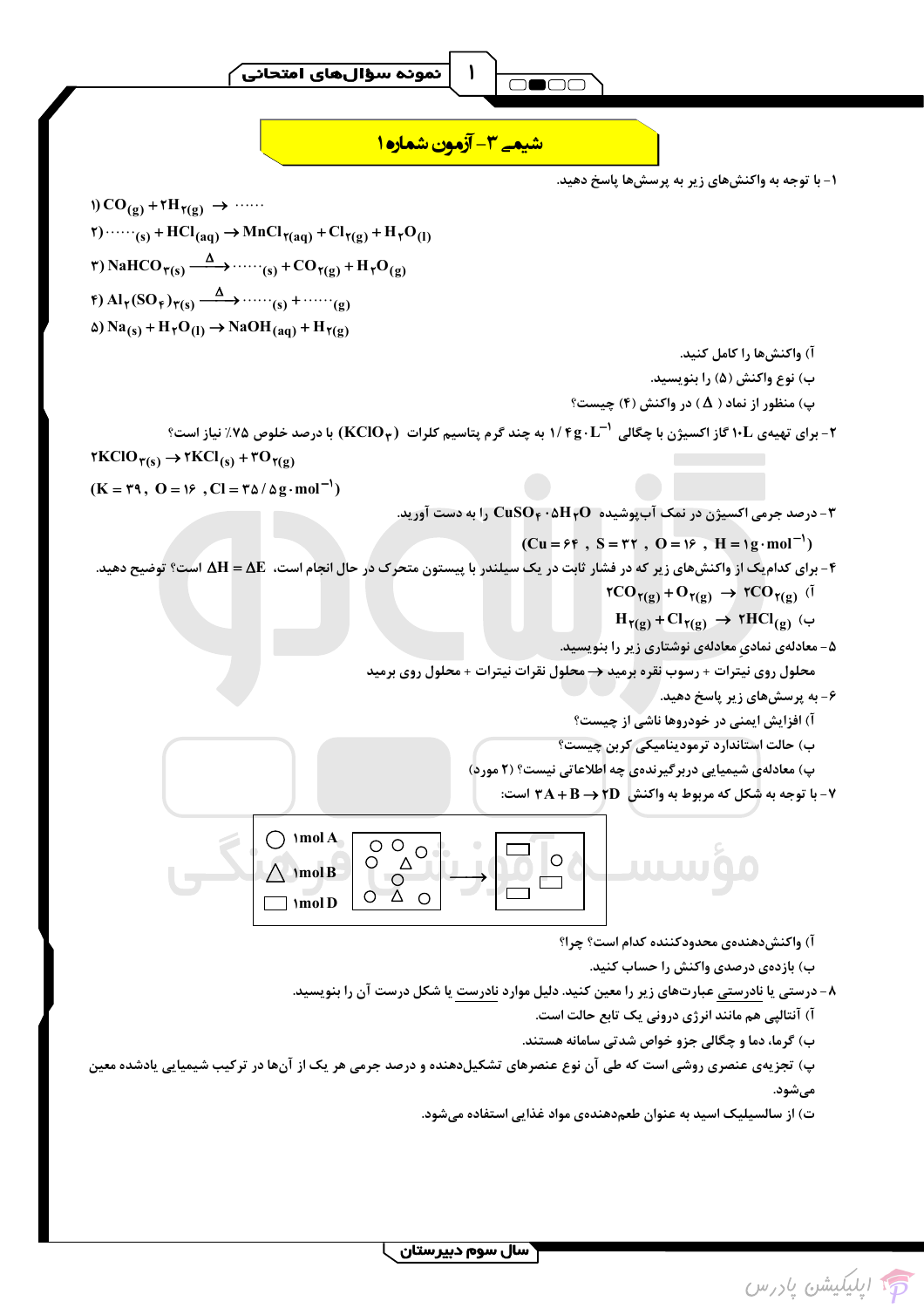ّدمونه سؤالهای امتحانی

 $\infty$  $\varphi$  $\varphi$  $\sigma$  $\mathcal{L}$ 0000  $\sum$  $\overline{()}$  $(\mathbf{r})$ 

۲

۹- با توجه به شکلهای داده شده:

آ) دمای کدام ظرف بیشتر است؟ چرا؟

ب) ظرفیت گرمایی ماده را در دو شکل با هم مقایسه کنید (ماده در دو شکل مایع است).

۱۰- واکنشهای زیر در سیلندری با پیستون متحرک در حال انجام هستند:

1) 8 
$$
W(g) + TH
$$
  $q(g) → rNH$   $q(g) → CO$   $q(g) + H1Q(g)$   
\n2)  $q(f) + H1(g) → CO$   $q(g) + H1Q(g)$   
\n3)  $q(g) + H2(g) → ACO$   $q(g) + H1O(g)$   
\n4)  $q(g) + H2(M2) → ACO$   $q(g) + H1O(g)$   
\n5)  $q(g) + H<sub>2</sub>(M<sub>2</sub>) → NGMO<sub>1</sub>(aq) + A(OH)<sub>1</sub>(aq) + A(OH)<sub>1</sub>(aq) + A(OH)<sub>1</sub>(aq) + A(OH)<sub>1</sub>(aq) + A(OH)<sub>1</sub>(aq) + A(OH)<sub>1</sub>(aq) + A(OH)<sub>1</sub>(aq) + A(OH)<sub>1</sub>(aq) + A(OH)<sub>1</sub>(aq) + A(OH)<sub>1</sub>(aq) + A(OH)<sub>1</sub>(aq) + A(OH)<sub>1</sub>(aq) + A(OH)<sub>1</sub>(aq) + A(OH)<sub>1</sub>(aq) + A(OH)<sub>1</sub>(aq) + A(OH)<sub>1</sub>(aq) + A(OH)<sub>1</sub>(aq) + A(OH)<sub>1</sub>(aq) + A(OH)<sub>1</sub>(aq) + A(OH)<sub>1</sub>(aq) + A(OH)<sub>1</sub>(aq) + A(OH)<sub>1</sub>(aq) + A(OH)<sub>1</sub>(aq) + A(OH)<sub>1</sub>(aq) + A(OH)<sub>1</sub>(aq) + A(OH)<sub>1</sub>(aq) + A(OH)<sub>1</sub>(aq) + A(OH)<sub>1</sub>(aq) + A(OH)<sub>1</sub>(aq) + A(OH)<sub>1</sub>(aq) + A(OH)<sub>1</sub>(aq) + A(OH)<sub>1</sub>(aq) + A(OH)<sub>1</sub>(aq) + A(OH)<sub>1</sub>(aq) + A(OH)<sub>1</sub>(aq) + A(OH)<sub>1</sub>(aq) + A(OH)<sub>1</sub>(aq) + A(OH)<sub>1</sub>(aq) + A(OH)<sub>1</sub>(aq) + A(OH)<sub>1</sub>$ 

۲- در هر مورد گزینهی مناسب را از داخل پرانتز انتخاب کنید و در پاسخنامه بنویسید.

الف) آنتالپی استاندارد تشکیل اغلب مواد (مثبت-منفی) است. این نشان میدهــد کــه اغلــب مــواد (پایــدارتر- ناپایــدارتر) از عنصــرهای سازندەشان ھستند.

ب) غلظت قطرهای از یک محلول با غلظت کل آن محلول (برابر – متفاوت) است،پس غلظت خاصیتی (شدتی– مقداری) است.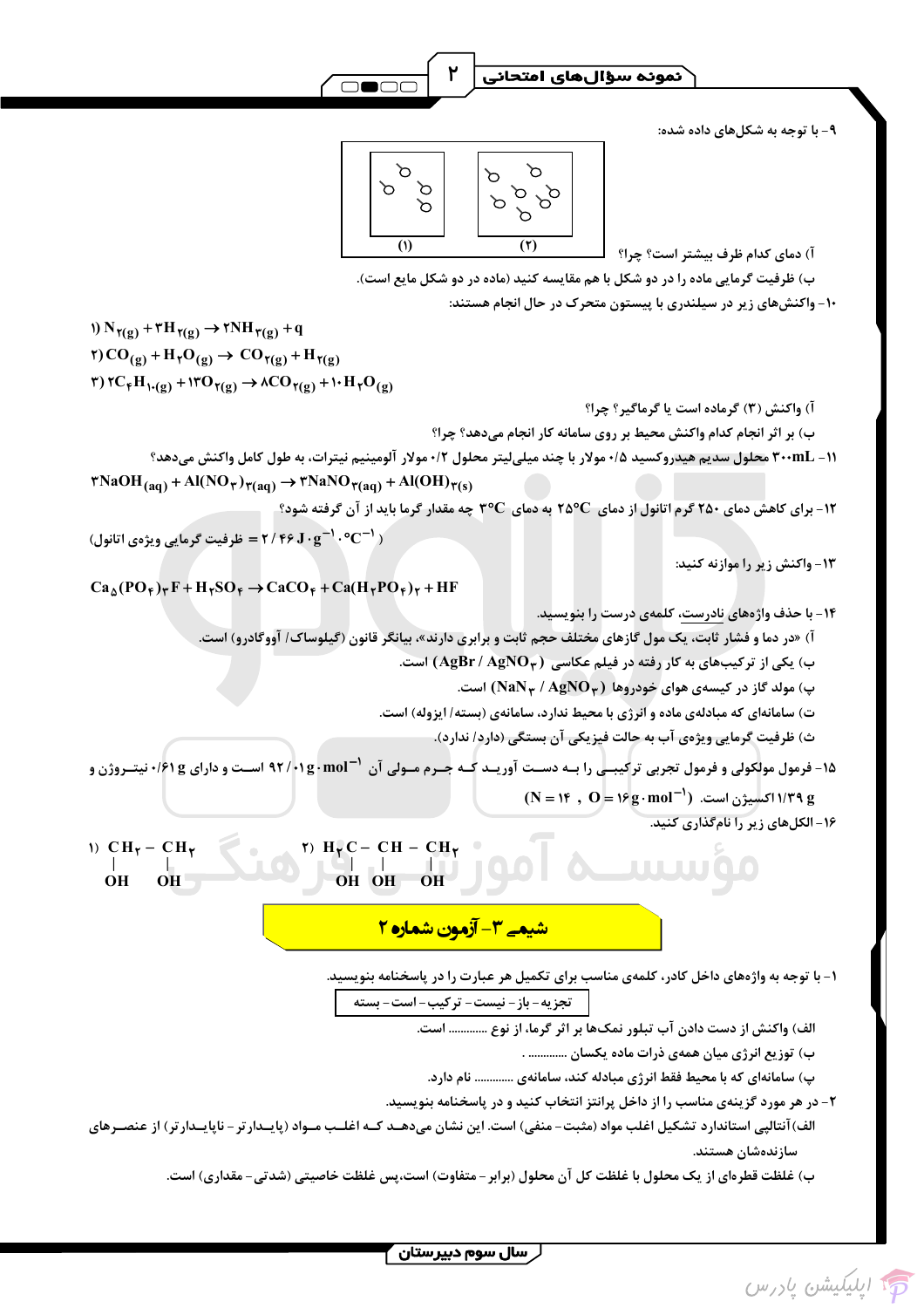نمونه سؤالهاي امتحاني

پ) یک معادله نمادی اطلاعاتی دربارهی شرایط لازم برای انجام واکنش را در اختیار (میگذارد- نمیگذارد) و نکتههای ایمنی را در بر (دارد-ندار د). ۳- با توجه به واکنشهای زیر، جواب سؤالات را در پاسخنامه بنویسید. a) NaHCO  $_{\tau(s)} \xrightarrow{\Delta}$  CO  $_{\tau(g)}$  + ...... + ..... b) $\cdots$ <sub>(aq)</sub> +  $\cdots$ <sub>(aq)</sub>  $\rightarrow$  Fe(OH)<sub> $\tau(s)$ </sub> + KNO<sub> $\tau(aq)$ </sub> c)  $P_{\epsilon}$  + KClO  $_{\tau}$   $\rightarrow$   $P_{\epsilon}$ O<sub>1</sub>, + KCl الف) فرمول شیمیایی و حالت فیزیکی فر آوردههای واکنش a را بنویسید. ب) فرمول شیمیایی واکنشدهشای واکنش b را بنویسید. پ) واکنش c را موازنه کنید. ۴- درستی یا نادرستی هر یک از عبارتهای زیر را مشخص کنید. شکل درست جملههای نادرست را در پاسخنامه بنویسید. الف) در دما و فشار ثابت، حجم ۲ گرم گاز هیدروژن، ۲۲/۴ لیتر است (H = ۱g·mol<sup>-1</sup>). ب) کار (w) و آنتالیے، تابع حالتاند. پ) بیشتر واکنشها شیمیایی در فشار ثابت انجام میشود. ت) مادهی مولد گاز در کیسههای هوا، FerOr است. ث) آنتالپی استاندارد تشکیل فسفر سفید (Pf(s)) را صفر در نظر میگیرند. ۵ – محاسىه كنىد. الف) در ۵۰ میلی لیتر گاز کلر با چگالی ۲/۸۴ گرم بر لیتر چه تعداد مولکول وجود دارد؟ (Cl = ۳۵ / ۵g·mol ) ب) برای تهیهی ۱۲ لیتر گاز آمونیاک، چند لیتر گاز نیتروژن با چند لیتر گاز هیدروژن، در شرایط دما و فشار ثابت، واکنش انجام میدهد؟ ۶- از تجزیهی عنصری، ۶ گرم مادهی آلی نیتروژندار، ۱/۲ گرم کربن، ۰/۴ گرم هیدروژن و ۱/۶ گرم اکسیژن به دست آمده است. فرمول تجربـی  $(H = 1, N = 16, C = 17, O = 19g \cdot mol^{-1})$  این ماده را تعیین کنید. ۷- فرض کنید واکنشهای زیر هر کدام در یک سیلندر یا پیستون روان انجام میگیرند. 1)  $NH_{\gamma(g)} + \tau F_{\gamma(g)} \rightarrow \tau HF_{(g)} + NF_{\gamma(g)} + q$  $\Upsilon$ ) CH<sub> $\Upsilon$ </sub>OH<sub>(g)</sub> + q  $\rightarrow$  CO<sub>(g)</sub> +  $\Upsilon$ H<sub> $\Upsilon$ (g)</sub>  $\Upsilon$ ) $\Upsilon$ CO<sub>(g)</sub> + O<sub> $\Upsilon$ (g)</sub>  $\rightarrow$   $\Upsilon$ CO<sub> $\Upsilon$ (g)</sub> + q الف) انجام كدام واكنش باعث مىشود سامانه كار دريافت كند؟ چرا؟ ب) تغییر انرژی درونی سامانه، برای کدام واکنش فقط ناشی از مبادلهی گرماست؟ چرا؟ ۸- برای موارد زیر معادلهی ترموشیمیایی را بنویسید؛  $\Delta H_{\perp}^{\circ}$ الف)  $C_{\gamma}H_{\gamma(g)} = +\Delta \gamma kJ$  (الف  $\Delta H_{\text{max}}^{\circ}$   $[CO_{Y(s)}] = +Y \Delta kJ$  ( ۹- در یک سامانه، یک کیلوگرم آب صفر درجه به یخ صفر درجه تبدیل شده است. در مورد تغییر ویژگیهای زیر توضیح مختصر ارایه دهید. الف) ظرفيت گرمايي ويژه ب) چگالی  $P\Delta V$  ت) علامت پ) ميانگين انرژي جنبشي مولكولها ج) حرکتهای گرمایی ث) انرژی درونی ۱۰- ۱۰۰ میلی[یتر محلول ۲ مول بر لیتر هیدروکلریک اسید را با ۵/۸ گرم منگنز (IV) اکسید با درجهی خلوص ۹۰ درصد واکنش دادهایم. در این آزمایش ۲/۸۴ گرم گاز کلر تولید شده است. الف) واكنش دهندوي محدودكننده را مشخص كنيد.  $MnO_{\Upsilon(s)} + \Upsilon HCl_{(aq)} \rightarrow MnCl_{\Upsilon(aq)} + Cl_{\Upsilon(g)} + \Upsilon H_{\Upsilon}O_{(\ell)}$  $(Mn = \Delta \Delta , Cl = T\Delta / \Delta , O = 19 g \cdot mol^{-1})$  بازده درصدی تولید گاز کلر را به دست آورید. (1-19 min = 0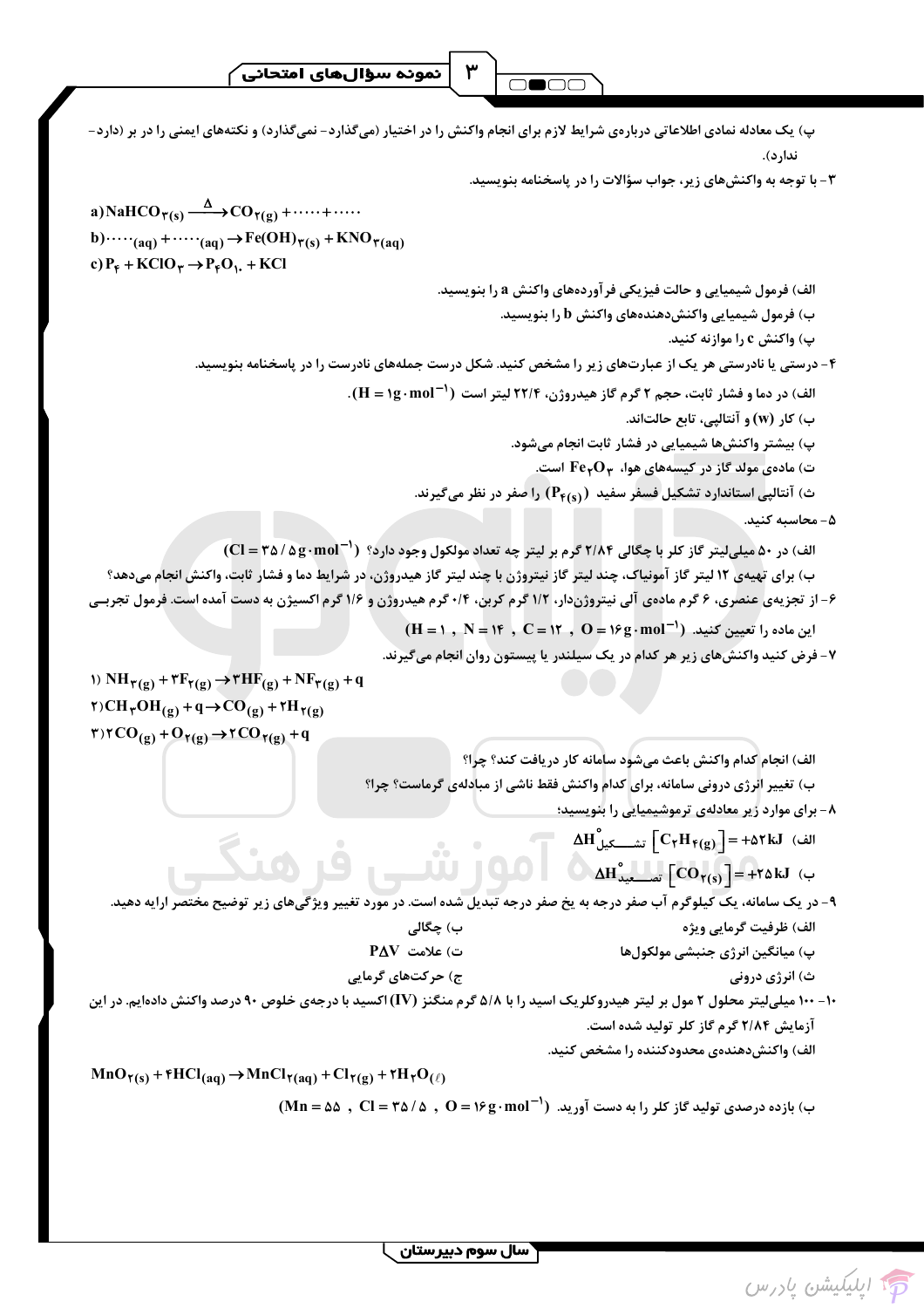$$
\sqrt{2 \ln P(1) + \sqrt{2 \ln P(1) + \sqrt{2 \ln P(1) + \sqrt{2 \ln P(1) + \sqrt{2 \ln P(1) + \sqrt{2 \ln P(1) + \sqrt{2 \ln P(1) + \sqrt{2 \ln P(1) + \sqrt{2 \ln P(1) + \sqrt{2 \ln P(1) + \sqrt{2 \ln P(1) + \sqrt{2 \ln P(1) + \sqrt{2 \ln P(1) + \sqrt{2 \ln P(1) + \sqrt{2 \ln P(1) + \sqrt{2 \ln P(1) + \sqrt{2 \ln P(1) + \sqrt{2 \ln P(1) + \sqrt{2 \ln P(1) + \sqrt{2 \ln P(1) + \sqrt{2 \ln P(1) + \sqrt{2 \ln P(1) + \sqrt{2 \ln P(1) + \sqrt{2 \ln P(1) + \sqrt{2 \ln P(1) + \sqrt{2 \ln P(1) + \sqrt{2 \ln P(1) + \sqrt{2 \ln P(1) + \sqrt{2 \ln P(1) + \sqrt{2 \ln P(1) + \sqrt{2 \ln P(1) + \sqrt{2 \ln P(1) + \sqrt{2 \ln P(1) + \sqrt{2 \ln P(1) + \sqrt{2 \ln P(1) + \sqrt{2 \ln P(1) + \sqrt{2 \ln P(1) + \sqrt{2 \ln P(1) + \sqrt{2 \ln P(1) + \sqrt{2 \ln P(1) + \sqrt{2 \ln P(1) + \sqrt{2 \ln P(1) + \sqrt{2 \ln P(1) + \sqrt{2 \ln P(1) + \sqrt{2 \ln P(1) + \sqrt{2 \ln P(1) + \sqrt{2 \ln P(1) + \sqrt{2 \ln P(1) + \sqrt{2 \ln P(1) + \sqrt{2 \ln P(1) + \sqrt{2 \ln P(1) + \sqrt{2 \ln P(1) + \sqrt{2 \ln P(1) + \sqrt{2 \ln P(1) + \sqrt{2 \ln P(1) + \sqrt{2 \ln P(1) + \sqrt{2 \ln P(1) + \sqrt{2 \ln P(1) + \sqrt{2 \ln P(1) + \sqrt{2 \ln P(1) + \sqrt{2 \ln P(1) + \sqrt{2 \ln P(1) + \sqrt{2 \ln P(1) + \sqrt{2 \ln P(1) + \sqrt{2 \ln P(1) + \sqrt{2 \ln P(1) + \sqrt{2 \ln P(1) + \sqrt{2 \ln P(1) + \sqrt{2 \ln P(1)
$$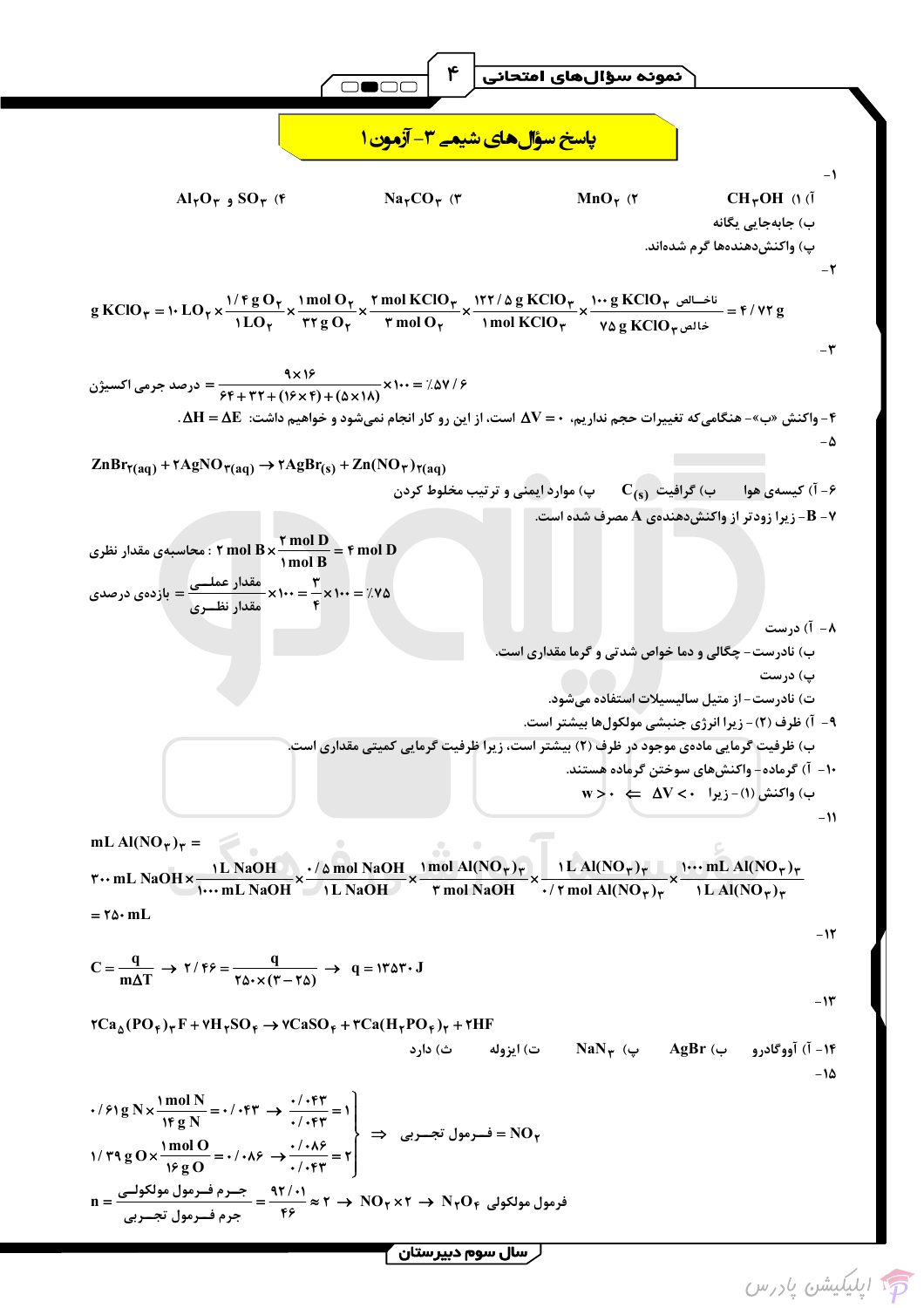